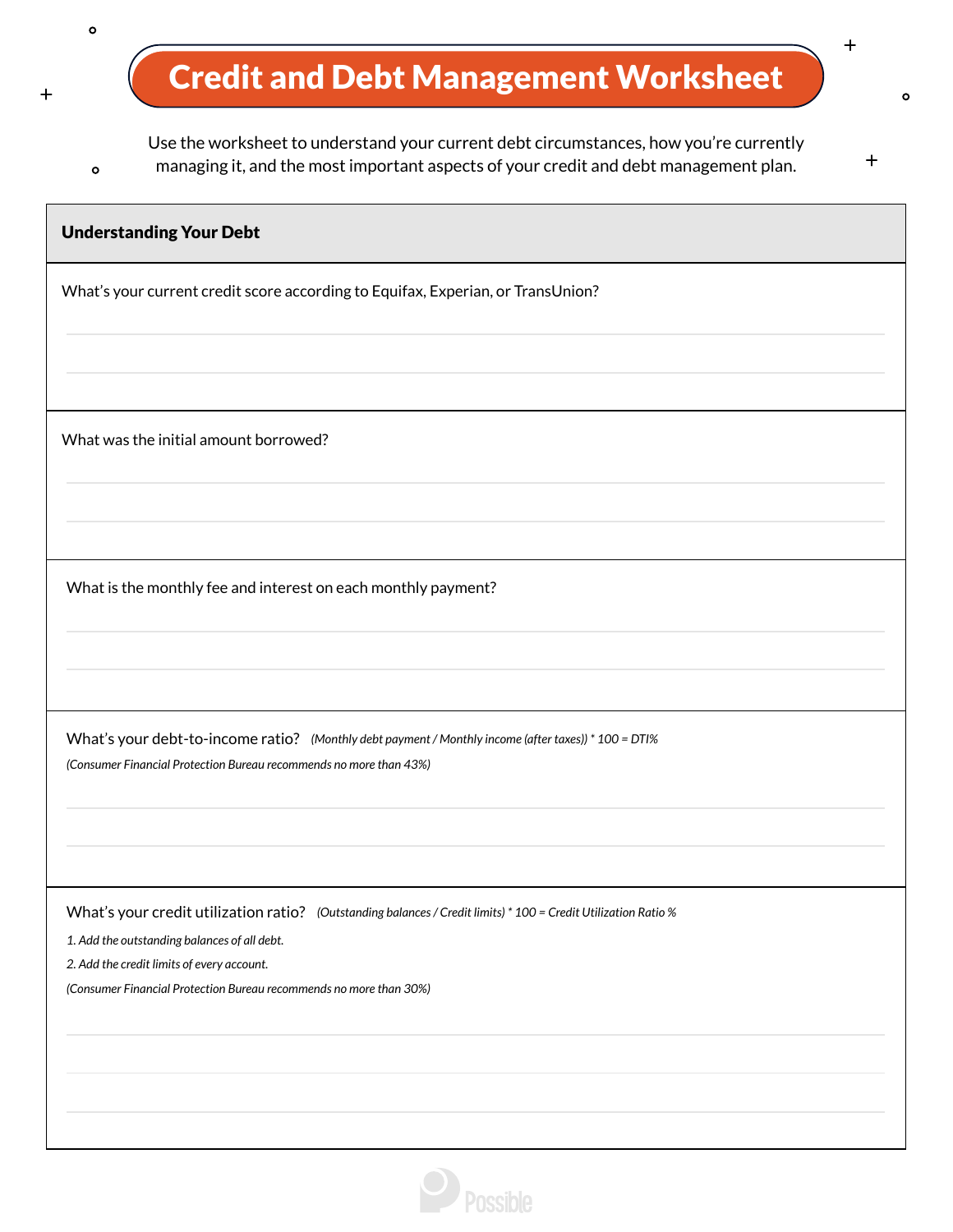| Debt Management In the past year have you                                                                                                              |
|--------------------------------------------------------------------------------------------------------------------------------------------------------|
| Missed payments or made late payments?<br>Yes<br>No                                                                                                    |
|                                                                                                                                                        |
| Overdrawn your checking account more than three times?                                                                                                 |
| Yes<br>No                                                                                                                                              |
| Made only minimum payments?                                                                                                                            |
| Yes<br>No                                                                                                                                              |
| Been denied credit?                                                                                                                                    |
| Yes<br>No                                                                                                                                              |
| Borrowed money to pay other debts?                                                                                                                     |
| Yes<br>No                                                                                                                                              |
| Used your line of credit to pay bills?                                                                                                                 |
| Yes<br>No                                                                                                                                              |
| Received calls from credit collectors?                                                                                                                 |
| Yes<br>No                                                                                                                                              |
| What factors negatively affect your credit score the most?<br>(ie. payment history, credit utilization, credit history length, credit mix, new credit) |
|                                                                                                                                                        |
|                                                                                                                                                        |
|                                                                                                                                                        |
|                                                                                                                                                        |